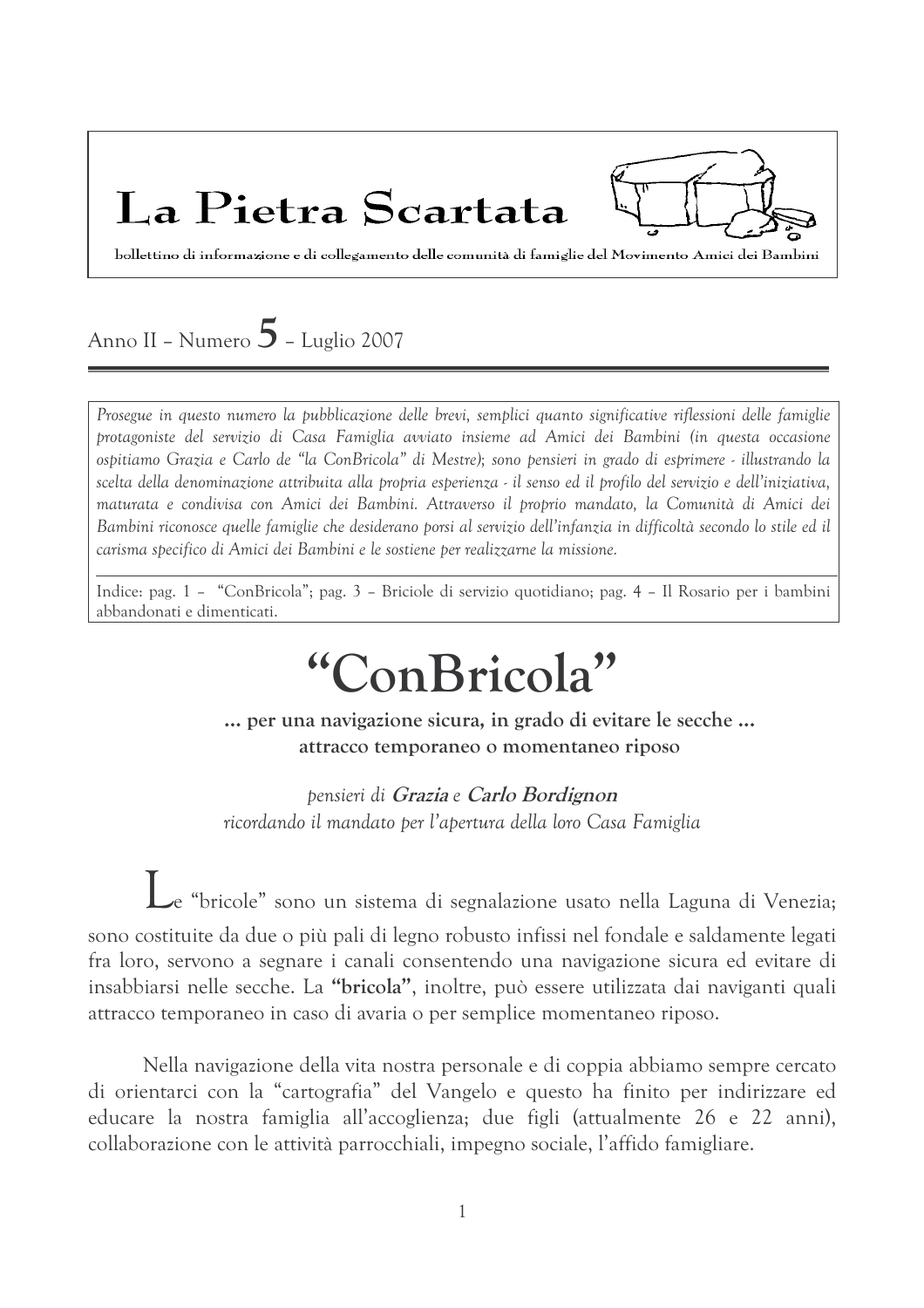Negli ultimi 8 anni sono passati per la nostra casa 15 minori in affido temporaneo a vario titolo: nelle forme ufficiali in stretta collaborazione con i servizi sociali, ma anche in modalità meno ortodosse dettate da particolari circostanze.

Attorno a queste esperienze si è formato un gruppo, La Tenda, costituito da una decina di famiglie Con le quali si è iniziato un percorso di crescita personale, di coppia e famiglia (accogliere/accettare/affidarsi), ma anche operativo nel portare avanti insieme l'esperienza dell'accoglienza, ciascuno secondo le proprie possibilità e disponibilità, dando vita a quello che amiamo definire la Famiglia di Famiglie.

La nascita a fine estate 2006 della Casa Famiglia "ConBricola", è frutto dell'incontro con Amici dei Bambini; un incontro importante, una sintonia immediata sui temi, sulle priorità e sulle modalità che ci ha permesso di crescere, ma di avere anche maggiore consapevolezza, competenza ed autorevolezza in quello che stiamo facendo.

In questo periodo in famiglia ci sono tre ragazze: A. che compirà 18 anni in agosto (auguri!), B. di 17 anni, e C. di "quasi nove anni", come è solita dire lei.

C, è di origini orientali e di carnagione scura, qualche giorno fa in spiaggia un signore vedendola in nostra compagnia gli ha chiesto: "Sei una bimba adottata?" e lei gli ha risposto senza esitazione alcuna: "No, sono nata così!"

Ovvero *il diritto di essere figli...*, a prescindere!

Le famiglie desiderose di porsi al servizio dell'infanzia in difficoltà possono dare vita alla realizzazione di un particolare servizio: la Casa-Famiglia. La scelta di Amici dei Bambini di accompagnare e sostenere famiglie disponibili ad avviare l'esperienza di una Casa Famiglia si configura come una risposta oggi sempre più urgente al fenomeno dell'infanzia in difficoltà a rischio di abbandono. La Casa Famiglia è non solo una struttura, ma la presenza stabile di relazioni, di attenzioni e di premure, assicurate da una coppia di coniugi preparata e pronta all'accoglienza temporanea di minori in situazioni difficili o condizioni problematiche. È opera di accoglienza realizzata da una famiglia che appartiene o aderisce alla *mission* del movimento Amici dei Bambini, condividendone obiettivi, metodologie ed attività. La disponibilità a divenire famiglia accogliente viene approfondita attraverso un apposito percorso di riflessione e maturazione proposto da Amici dei Bambini. Per informazioni: Amici dei Bambini - Area Italia, tel. 02 988221.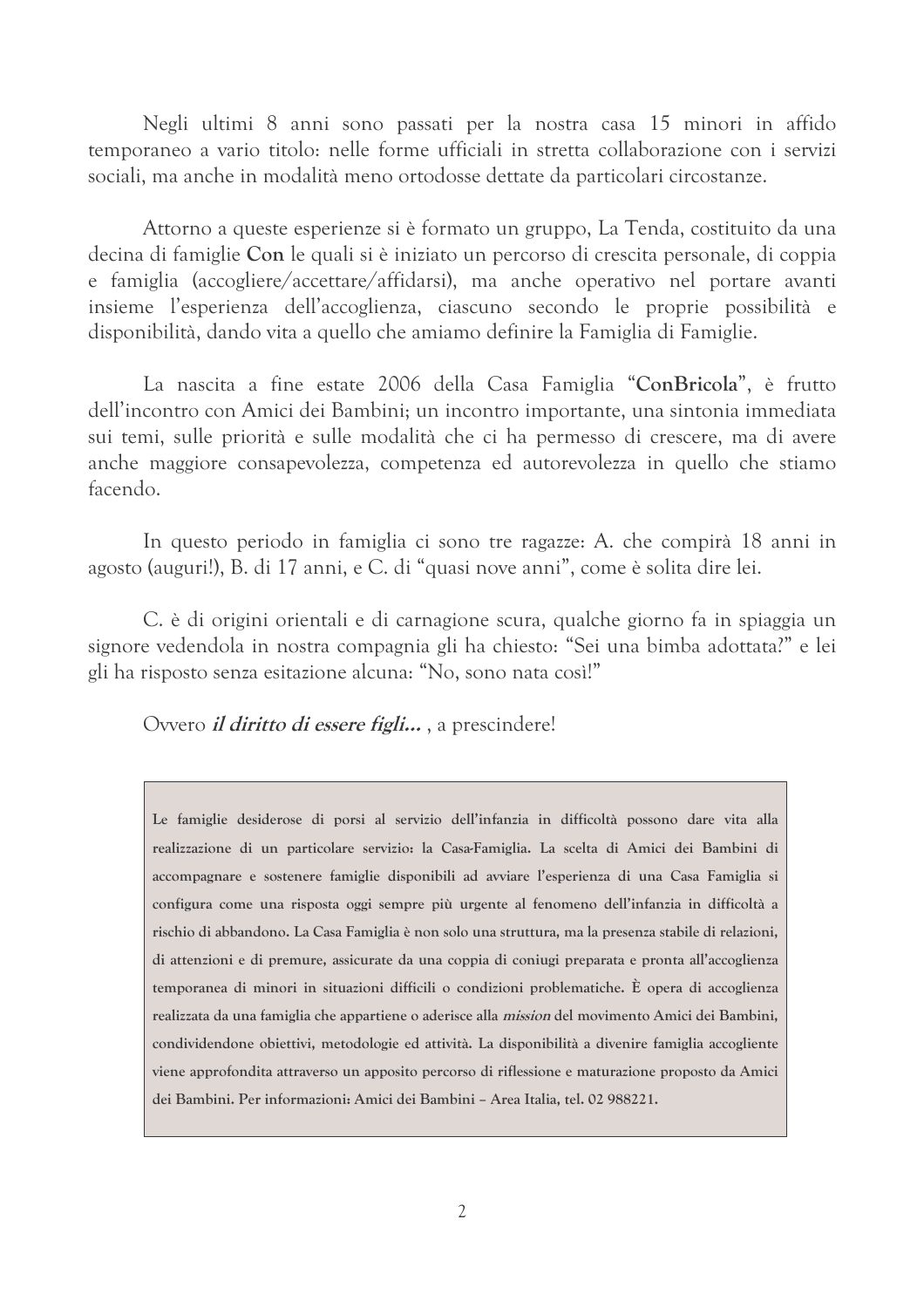## briciole di servizio quotidiano

Venezia, 31 maggio 2007 - S. E. R. Card. Angelo Scola, Patriarca di Venezia, ha nominato Carlo Bordignon in rappresentanza di Amici dei Bambini tra i componenti della Consulta della Caritas Diocesana. La Consulta opererà al fine di coordinare le Istituzioni e i Gruppi di volontariato di ispirazione cristiana che operano in campo caritativo-assistenziale-sanitario nel territorio del Patriarcato. Il Card. Scola conclude il decreto di nomina benedicendo i 46 membri della Consulta, le loro Opere ed i loro collaboratori, implorando l'abbondanza della benedizione di Dio su quanti aiutano la Caritas ad esercitare la sua preziosa testimonianza.

Erba (Co), 3 giugno 2007 - In occasione dell'annuale Festa di Radio Mater, il Segretario Generale di Amici dei Bambini, Ermes Carretta, ha portato la propria testimonianza di famiglia adottiva e di famiglia accogliente, ripercorrendo il cammino di vita della propria famiglia, dalla nascita della relazione di coppia, all'accoglienza dei figli, sino alla scelta di lasciare la propria attività nel cosiddetto mondo "profit" per dedicarsi totalmente alla difesa ed alla promozione dei diritti dei minori abbandonati o dimenticati.

Roma, 5 giugno 2007 - Margherita Plotti della sede Amici dei Bambini di Roma ha incontrato S. E. Mons. Luigi Moretti (Vicegerente di Roma e Arcivescovo titolare di Mopta, direttore del Centro per la Pastorale Familiare della Diocesi di Roma e Presidente della Commissione Famiglia e Vita della Conferenza Episcopale Laziale). Nel corso dell'incontro è stato presentato il movimento di famiglie, il suo specifico carisma e la dimensione spirituale che lo alimenta; è stato, inoltre, avviato positivamente il confronto su future iniziative da condividere e forme di collaborazione per la sensibilizzazione e la promozione dell'accoglienza familiare adottiva.

Mezzano, 24 giugno 2007- Presso la sede nazionale di Amici dei Bambini si è riunito il Comitato scientifico del Centro Studi Teologici del movimento. Tra gli argomenti all'ordine del giorno dei lavori – cui hanno partecipato il presidente Marco Griffini, i professori don Maurizio Chiodi e don Alberto Cozzi, e Gianmario Fogliazza – segnaliamo: a) il progetto per la rivista internazionale "Lemà sabactàni? - contributi per una cultura dell'adozione" ed il relativo piano editoriale pluriennale; b) la conferenza interconfessionale sul senso cristiano dell'accoglienza familiare (Chisinau – Repubblica di Moldova); c) l'iniziativa per un confronto teologico sul rapporto tra evento cristologico e condizione umana nella condivisione dell'esperienza dell'abbandono e del suo superamento; d) la IV giornata di studio per una spiritualità dell'adozione (Cervia, 29 agosto 2007).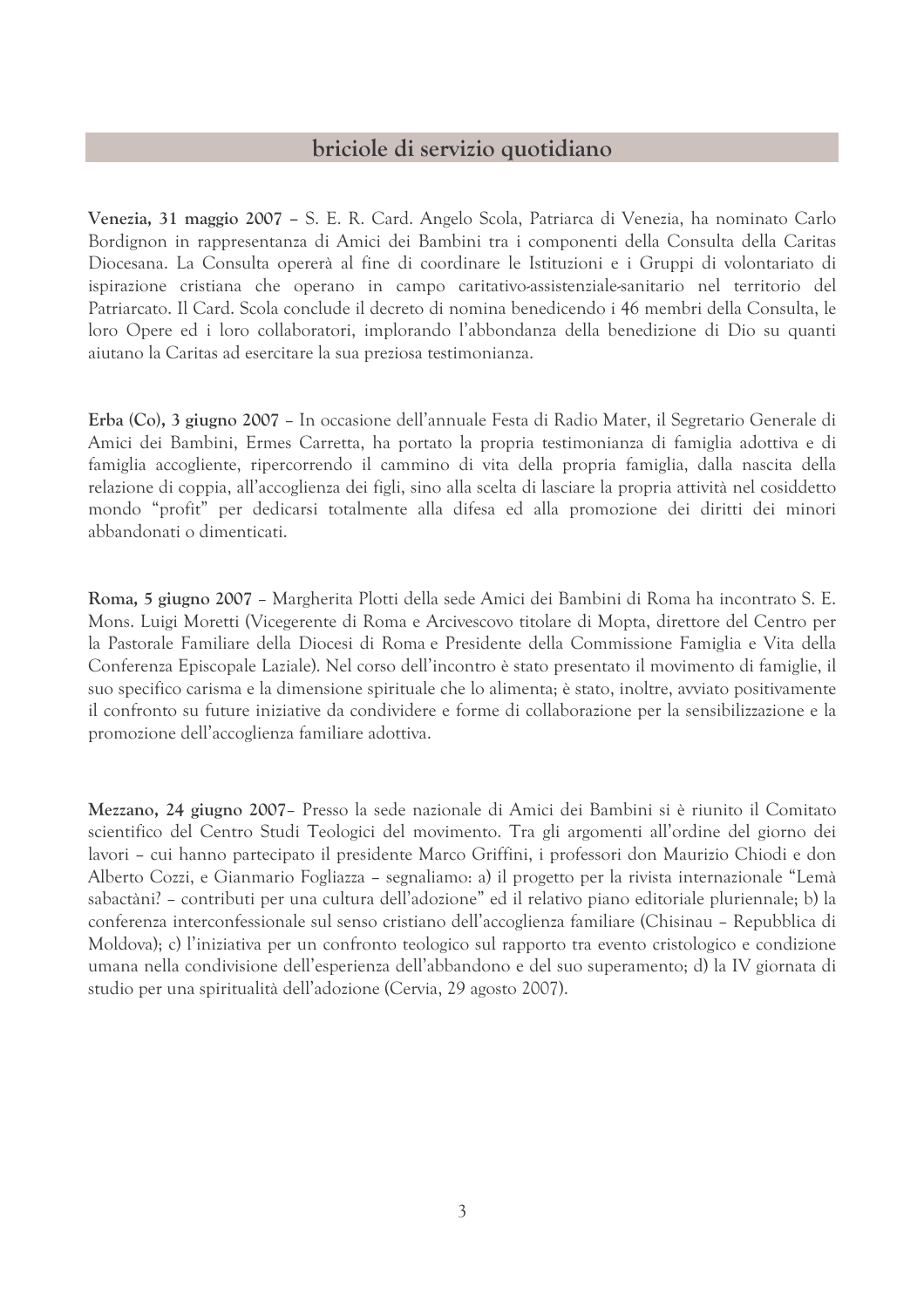## Il Rosario per i bambini abbandonati e dimenticati del mese di luglio

## «messaggeri di pace»

dal Vangelo secondo Luca (10, 3-11)

Andate: ecco io vi mando come agnelli in mezzo a lupi; non portate borsa, né bisaccia, né sandali e non salutate nessuno lungo la strada.

In qualunque casa entriate, prima dite: "Pace a questa casa".

Se vi sarà un figlio della pace, la vostra pace scenderà su di lui, altrimenti ritornerà su di voi.

Restate in quella casa, mangiando e bevendo di quello che hanno, perché l'operaio è degno della sua mercede.

Non passate di casa in casa.

Quando entrerete in una città e vi accoglieranno, mangiate quello che vi sarà messo dinanzi, curate i malati che vi si trovano, e dite loro: "è vicino a voi il regno di Dio". Ma quando entrerete in una città e non vi accoglieranno, uscite sulle piazze e dite: anche la polvere della vostra città che si è attaccata ai nostri piedi, noi la scuotiamo contro di voi"; sappiate però che il regno di Dio è vicino.

## Commento

"Vi ho mandato ad accogliere un bambino abbandonato affinché possa conoscere l'amore e rinascere figlio. Andate, dunque, nel mio nome ad annunciare che il regno di Dio è qui ed esiste ogni qual volta un atto di amore reca ad un bambino la salvezza dalla perdita del padre e della madre".

Voi che vi apprestate ad accogliere un bambino che non vive nella vostra patria tramite l'adozione internazionale siete veramente un segno, tangibile e concreto, del realizzarsi della speranza.

Entrerete in un paese straniero, più lontano di quanto avreste mai potuto immaginare, "cinti solamente" della vostra "pazienza", unico alimento di anni e anni di attesa e aprirete le vostre braccia nel gesto della più vera e significativa accoglienza:

"possa entrare veramente la pace in questa terra se il nostro piccolo gesto di amore potrà servire a redimere un bambino dal male del suo abbandono".

E quel bambino "scartato" da chi l'ha messo al mondo e da chi, pur essendogli vicino per lingua, tradizione e cultura non ha saputo o voluto accoglierlo, diventerà il punto di riferimento della vostra vita. L'adozione internazionale significa per molti minori abbandonati la certezza della speranza:

"anche se sono troppo grande, o troppo scuro, se siamo in tre o quattro fratelli, o purtroppo seriamente ammalato potrò essere, anch'io, un figlio! In qualche paese del mondo c'è qualcuno che mi vorrà accogliere così come sono".

Ecco il regno di Dio e l'adozione internazionale ne rivela uno degli aspetti più concreti ed eloquenti: ogni bambino abbandonato può essere salvato!